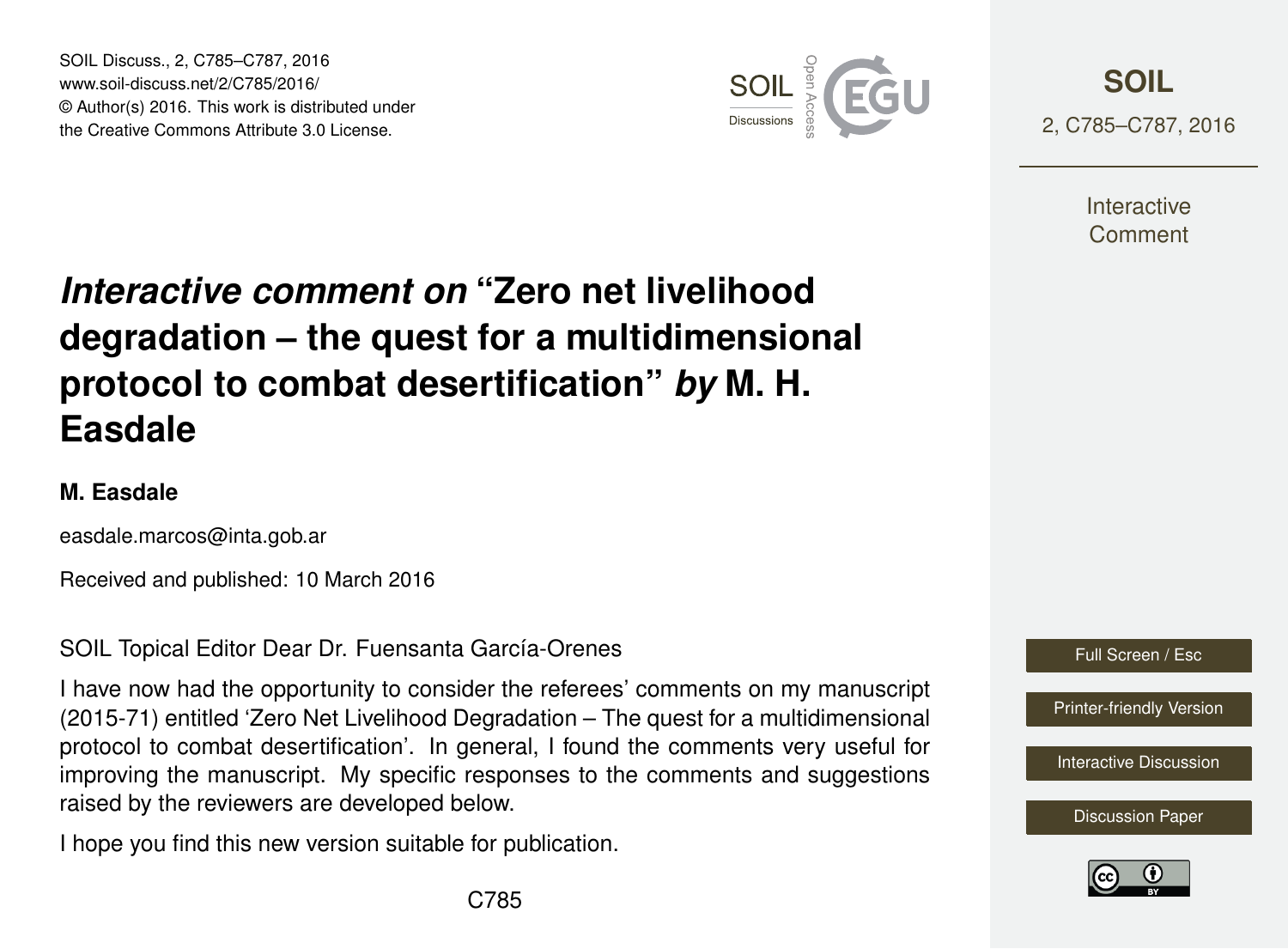### Yours sincerely,

Dr. Marcos H. Easdale INTA, Bariloche, Argentina easdale.marcos@inta.gob.ar

#### Rev#1

Dear Topical editor, I found the paper of interest as is bringing a new idea to the arena of the science. In my opinion the paper needs some improvements and show more and much more clear the importance of the socio-economic issues on the Land Degradation processes Some comments attached in a pdf file But, my main concern is that the paper should be moved to the short communications or forum articles, as the topic is new, and there is only a research based in a review, and the author do not show even how they developed the review Just is a opinion paper with a interesting information I think the readers of SOIL must have available. Probably the paper should be redirected to the executive editor in charge of the forum articles or short communications as I think this will be better for the scientific community and for the impact of the paper and then for the author. My opinion is that the paper needs improvements but also that is an interesting topic that should be published in SOIL. Sincerely Artemi Cerdà.

Revision: Thank you very much for your comments. I also agree that the article is a short-communication (it was uploaded as such) or a forum article. With regards to the comments and modifications provided in the supplement file, I considered and added all the suggestions, included some new references to better support some ideas and information.

### Rev#2

The author stated that the Zero Net Degradation would be achieved by a combination of sustainable land use practice plus the restoration of ecosystems. What do you mean with "restoration" and how could you value or rate the effects of a restoration project in the sense of ecosystem services. Shortly: do 100 ha of restored wetland correlate with 100 ha of degraded land, and what does it mean "restored"? I recommend that **Interactive** Comment

Full Screen / Esc

[Printer-friendly Version](http://www.soil-discuss.net/2/C785/2016/soild-2-C785-2016-print.pdf)

[Interactive Discussion](http://www.soil-discuss.net/2/1161/2015/soild-2-1161-2015-discussion.html)

[Discussion Paper](http://www.soil-discuss.net/2/1161/2015/soild-2-1161-2015.pdf)